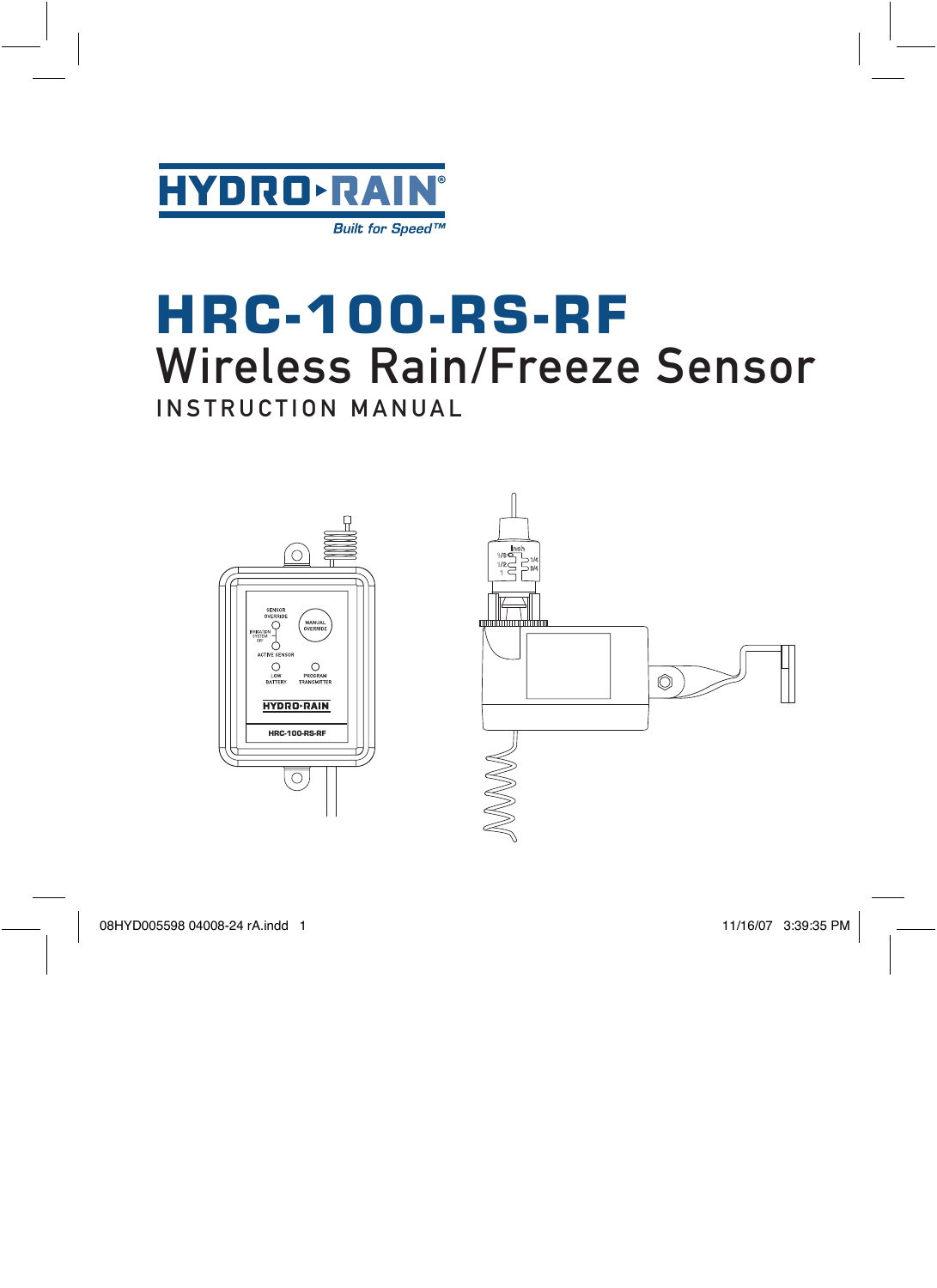# Table Of Contents

| <b>Section 3: OPERATION CHECKS</b> 10               |  |
|-----------------------------------------------------|--|
| <b>Section 4: ADJUSTMENTS AND OPERATION 12</b>      |  |
| <b>Section 5: MAINTENANCE AND TROUBLESHOOTING17</b> |  |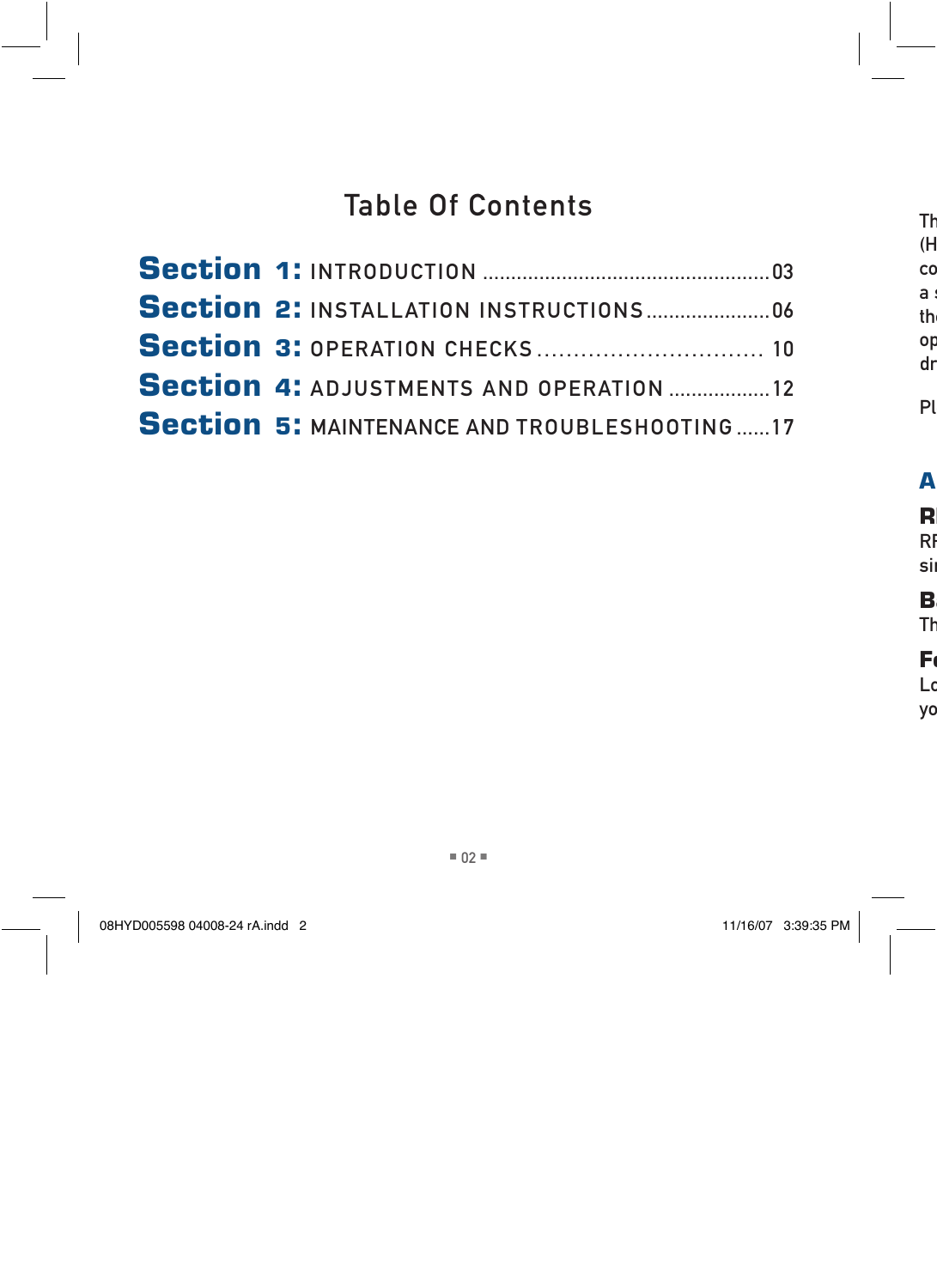# **Section 1: INTRODUCTION**

Thank you for selecting a Hydro-Rain® Wireless Rain/Freeze Sensor (HRC-100-RS-RF). This Hydro-Rain® Sensor provides conservation, convenience, and flexibility to your fully automatic watering system. After a set amount of rain has fallen, the sensor will send a wireless signal to the receiver and prevent the timer from watering. When the freeze sensor option switch is activated the sensor interrupt s watering when the temperature drops on or below  $37^{\circ}F \pm 2^{\circ}$  (3 $^{\circ}C \pm 1^{\circ}$ ).

Please read this manual completely before you install and use the sensor.

### **A Few of the Notable Design Features Include:**

#### **RF Communication**

RF (Radio Frequency) technology eliminates unsightly wires and simplifies mounting.

#### **Battery Power**

The rain/freeze sensor is powered by two replaceable 3V lithium batteries.

### **Feature Control Switch**

Located on the bottom of the transmitter, the 3-position control switch allows you to select Rain Sensor, Rain/Freeze Sensor and Sensor Off.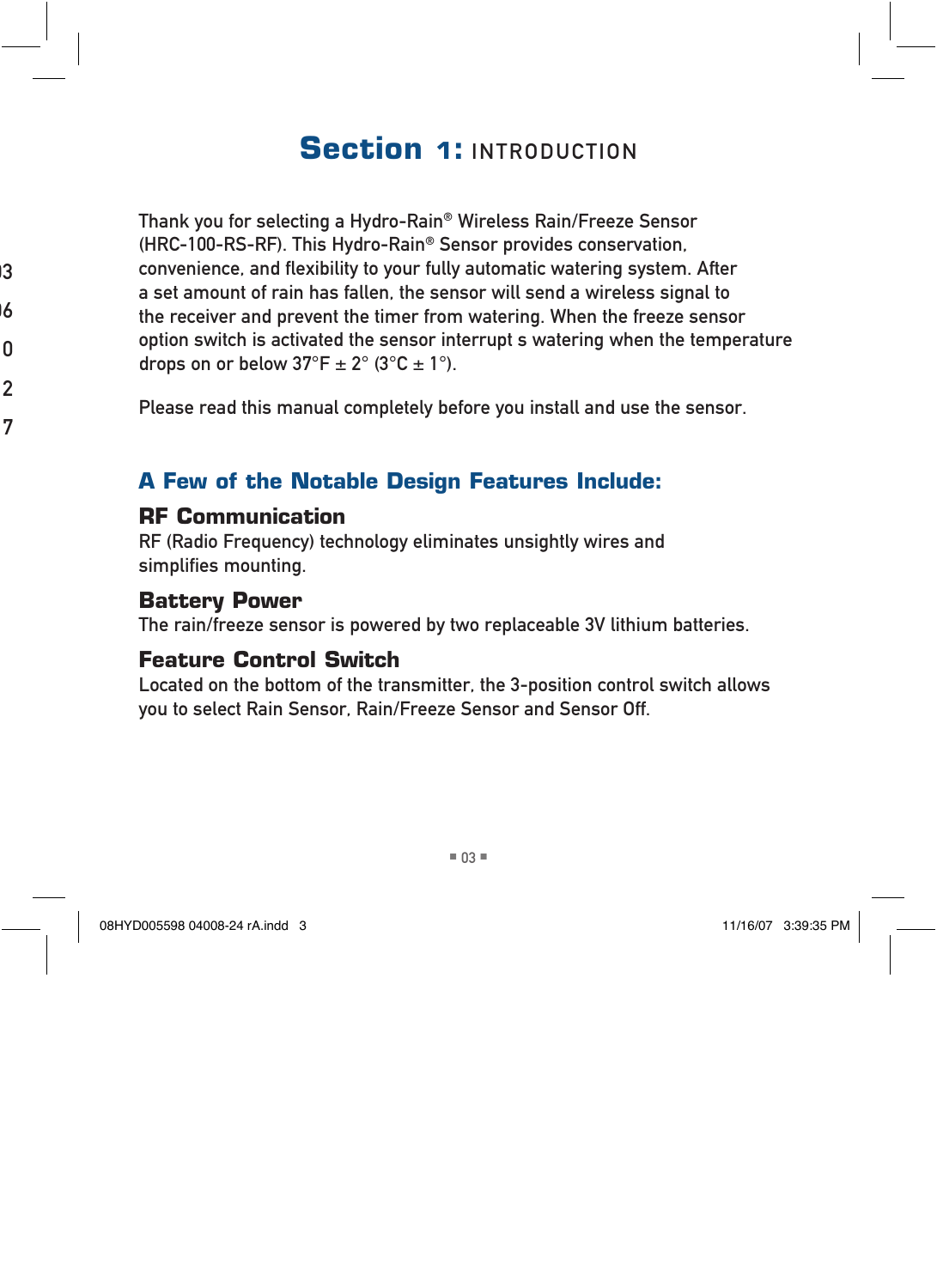# **Section 1: INTRODUCTION**

### **1. Manual Test Stem**

Pushing downward on stem tests transmitter communication with the receiver.

### **2. Rain Fall Adjustment Cap**

Range adjusts from  $\frac{1}{8}$ " to 1" (3mm to 25mm). This setting will prevent watering when rainfall reaches the specified setting.

## **3. Vent Ring**

An adjustable ring is designed to control the rain delay duration.

### **4. Communication Antenna**

Transmits a wireless signal (up to 200') to the rain/freeze receiver.

# **5. Mounting Brackets**

Attach to gutter or flat surface.



Figure 1: Rain/Freeze Transmitter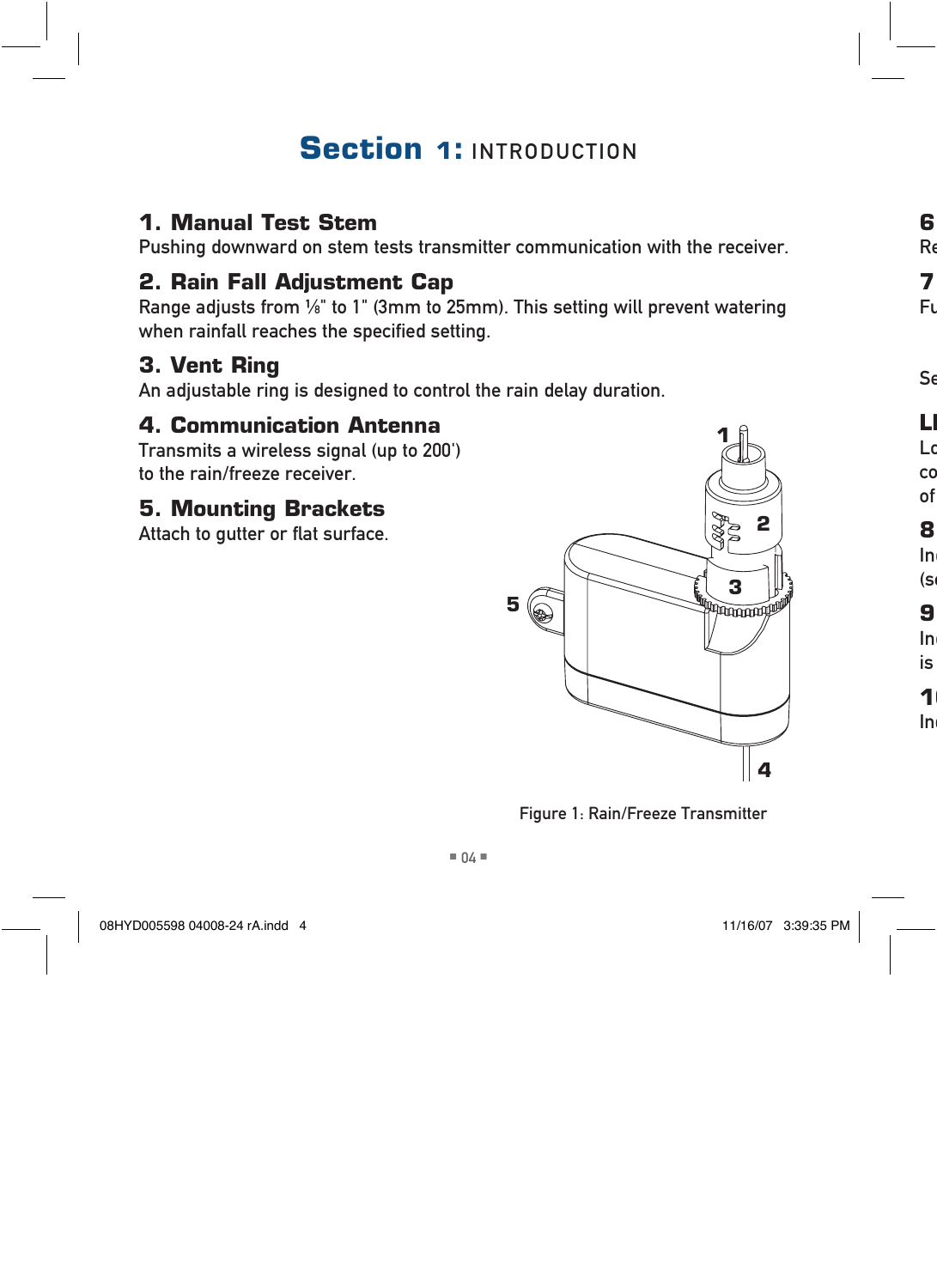# **Section 1: INTRODUCTION**

### **6. Communication Antenna**

Receives wireless signal from the rain/freeze sensor.

### **7. Manual Override Button**

Functions in two ways:

- 1. Stops timer from watering
- 2. Allows watering when rain/freeze sensor is active See Manual Override (Section 4) for additional detail

# **LED Panel Lights**

Located on the receiver, the LED lights communicate the current status of the sensor. (See Figure 2)

# **8. Sensor Override LED**

Indicates when manual override is on (see manual override above).

# **9. Active Sensor LED**

Indicates when the rain/freeze sensor is overriding the sprinkler timer.

# **10. Low Battery LED**

Indicates when battery needs to be replaced.



Figure 2: Receiver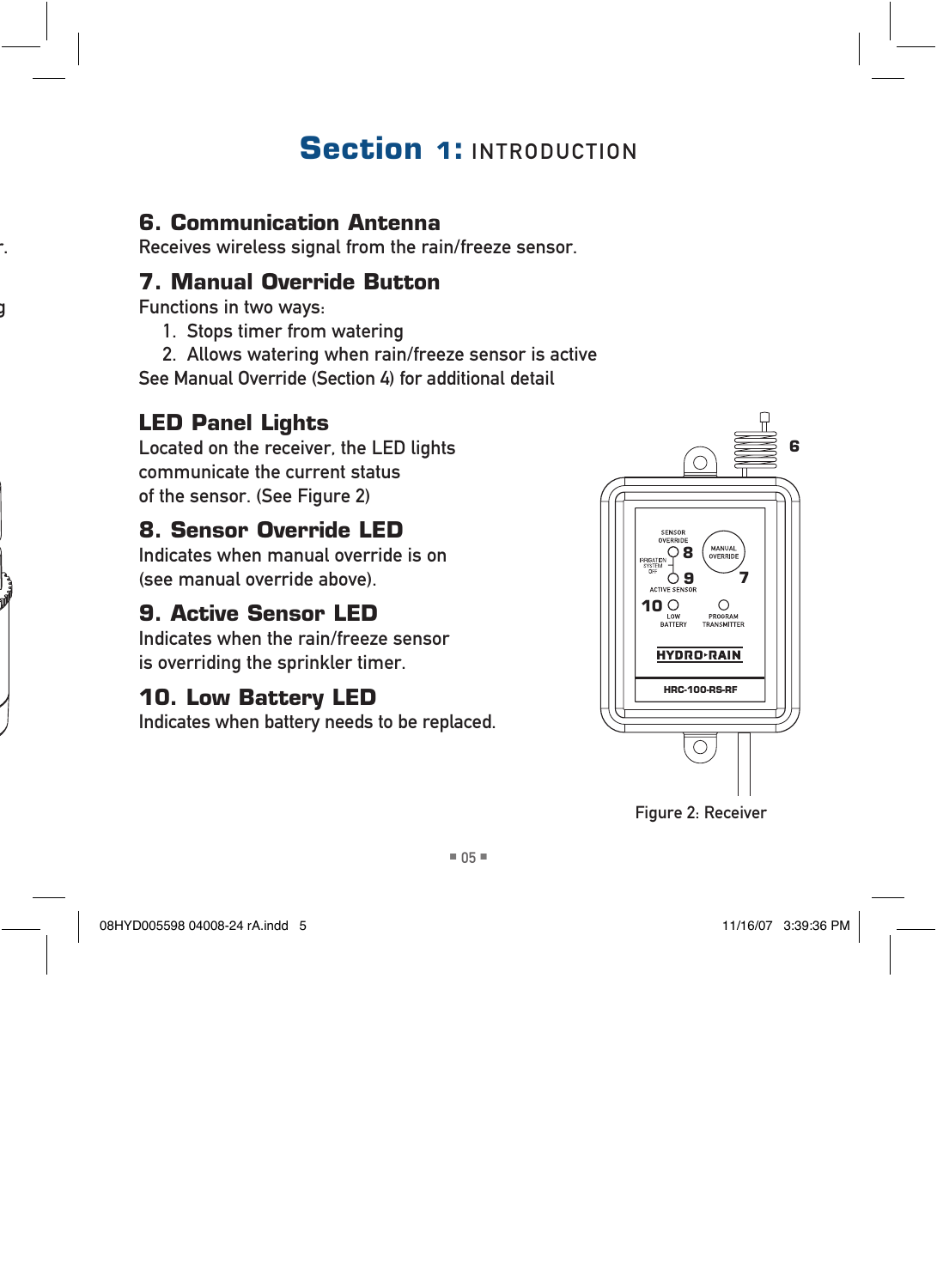#### **Mounting the Receiver**

1. Select a location within 6" adjacent to your sprinkler timer (receiver may be located indoor or outdoor).

- 2. Mount rain/freeze receiver (antenna side up) using screws provided.
- 3. Extend and straighten the antenna upward.

#### **Wiring the Receiver to Timer**

Important: This sensor is designed for 24-Volt irrigation timers only. Do not connect the receiver to 120/240 VAC. All wiring must conform to applicable local codes. Disconnect power to the sprinkler timer (unplug timer, turn off the appropriate circuit breaker or remove fuse) before attempting to connect the rain sensor receiver.

The two most common wiring situations are detailed below. The green "normal open" wire is not used in most installations. For nonstandard wiring situations, please contact our customer support hotline at 1-888-HYDRORAIN.

### **24-Volt Solenoid Valves Only (No Booster Pump)**

1. Remove wire terminal cover from timer.

2. Check your timer for pre-installed sensor terminals. If the timer does not have sensor terminals, proceed to step 3. If it does, take the wire from rain/ freeze receiver and connect the white (common) wire to one sensor terminal and the yellow (normal closed) wire to the other. (See Figure 3) Skip to step 5.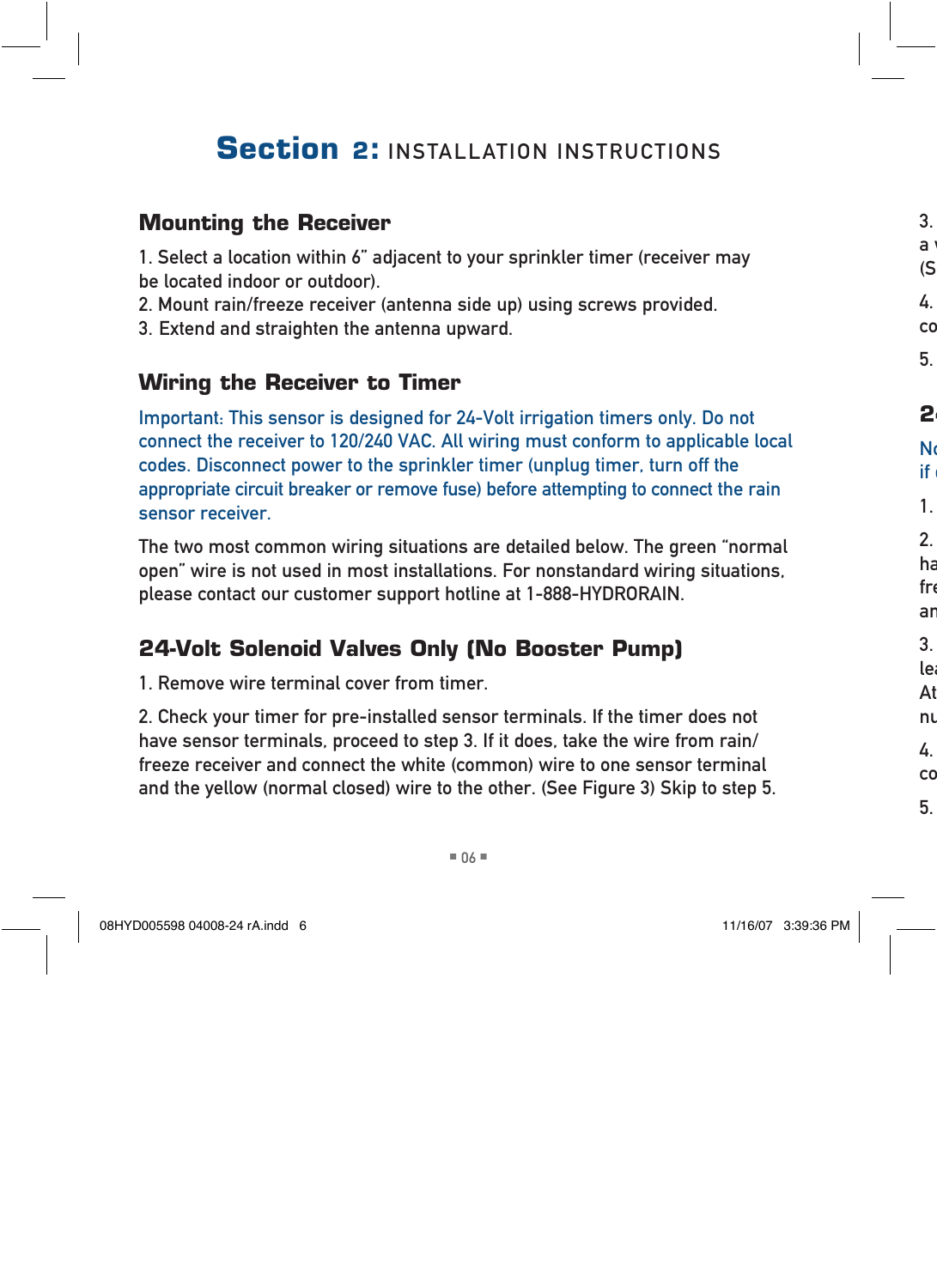3. Disconnect the common valve wire from the timer, and attach it (using a wire nut) to the yellow (normal closed) wire from the rain/freeze receiver. (See Figure 4)

4. Connect the white (common) wire from the rain/freeze receiver to the common terminal of the timer.

5. Connect the (2) red "24V" wires to the 24V terminals of the timer.

#### **24-Volt Solenoid Valves with Booster Pump**

Note: The pump circuit output must be 24 volts in this situation if different, do not proceed.

1. Remove wire terminal cover from timer.

2. Check your timer for pre-installed sensor terminals. If the timer does not have sensor terminals, proceed to step 3. If it does, take the wire from the rain/ freeze receiver and connect the white (common) wire to one sensor terminal and the yellow (normal closed) wire to the other. (See Figure 3) Skip to step 5.

3. Disconnect the common valve wire(s) from the timer and the common wire lead of the relay that starts the pump from the common terminal of the timer. Attach them to the yellow (normal closed) wire from the receiver, using a wire nut. (See Figure 5).

4. Connect the white (common) wire from the rain/freeze receiver to the common terminal on the timer.

5. Connect the (2) red "24V" wires to the 24V terminals of the timer.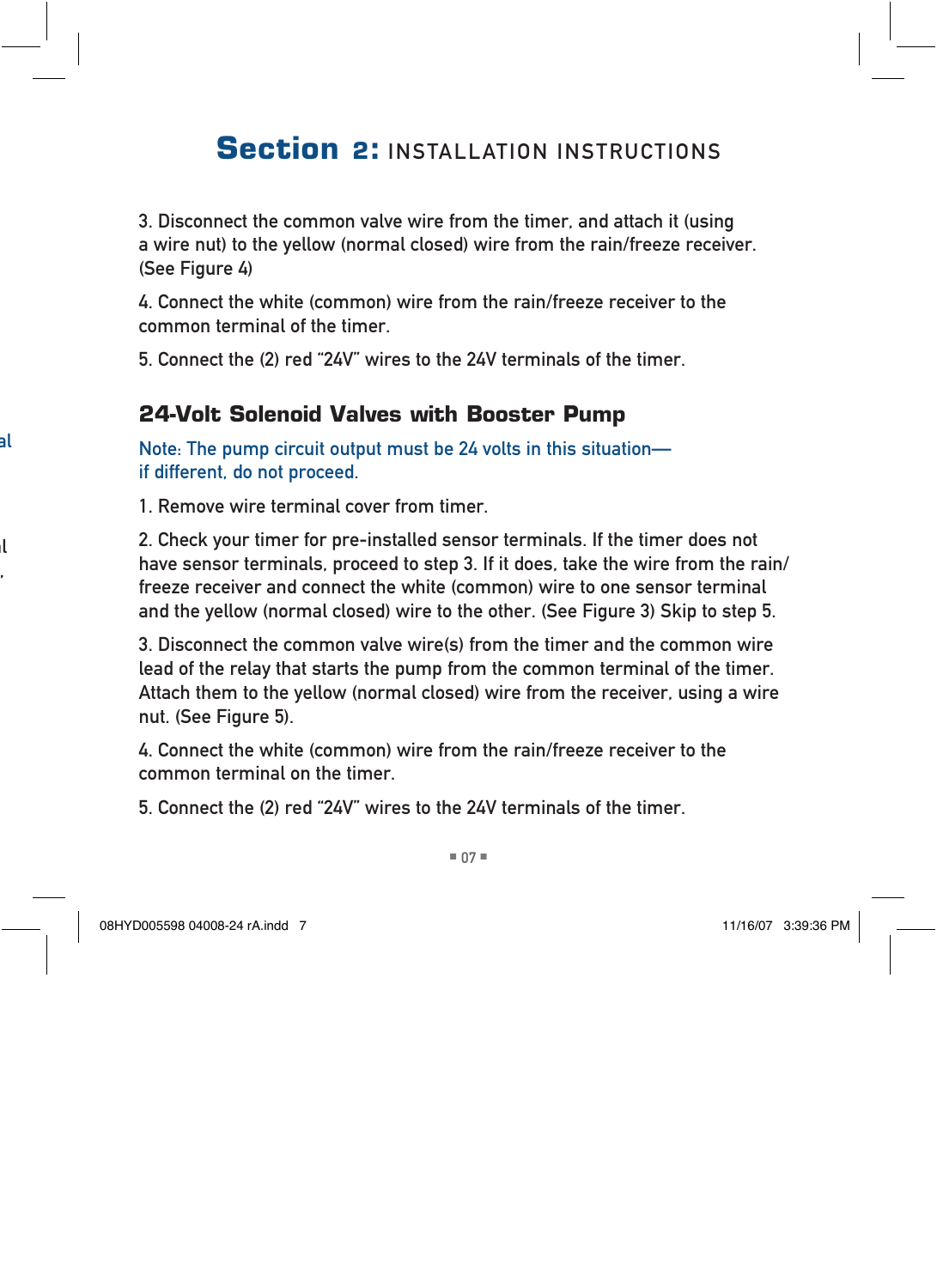





Figure 4: Wiring sprinkler timer without sensor terminals with booster pump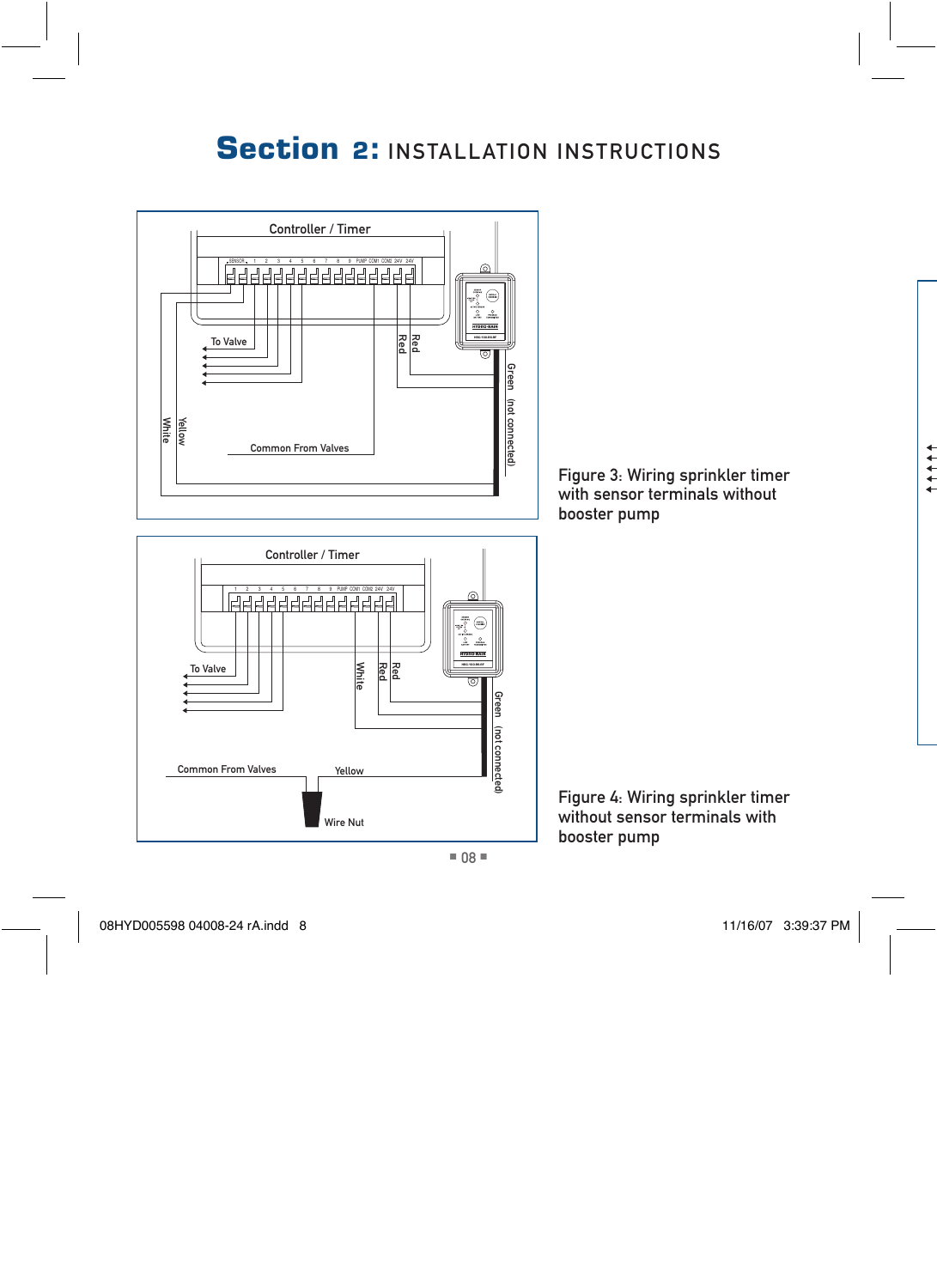

Figure 5: Wiring sprinkler timer with booster pump without sensor terminals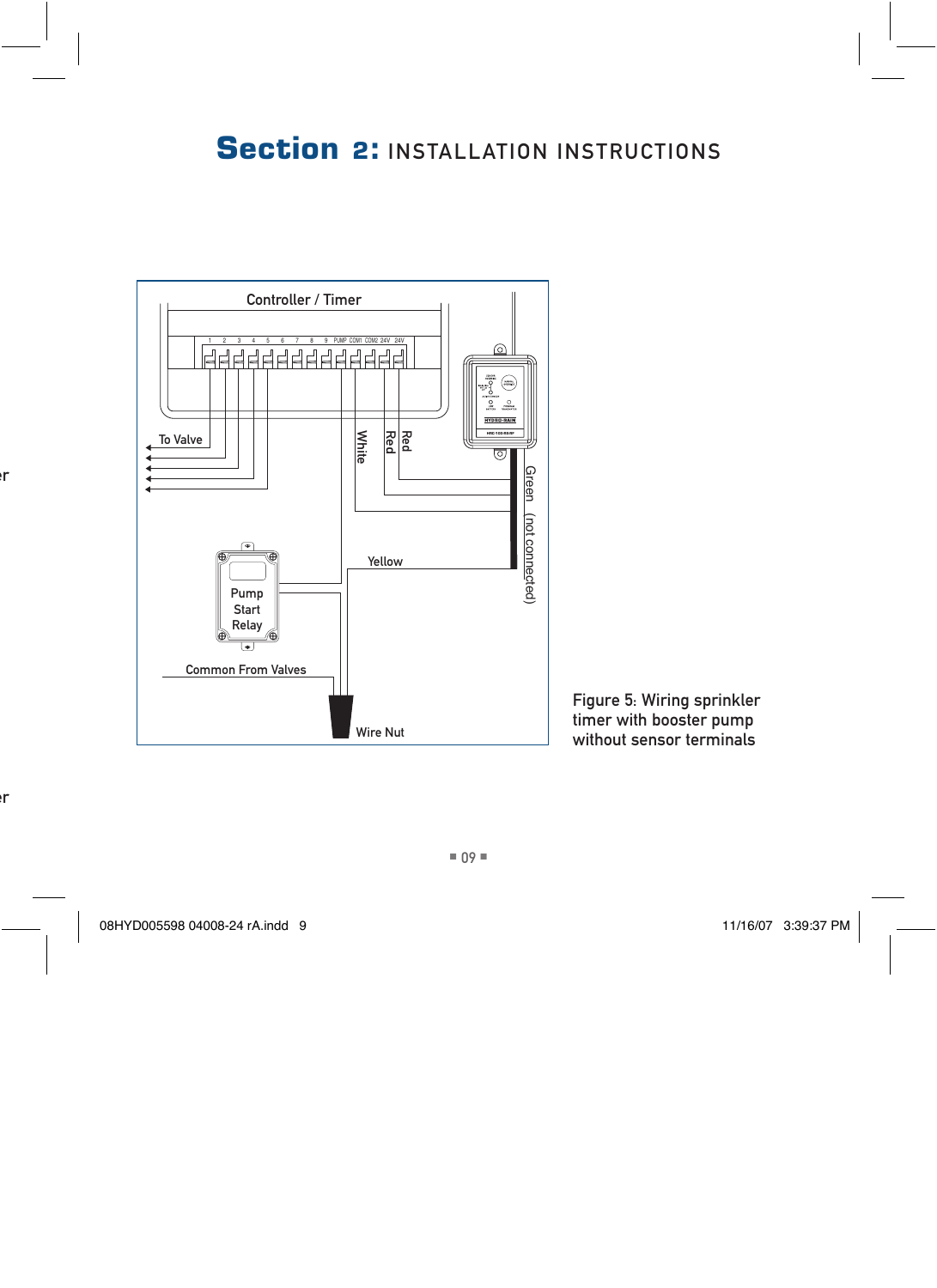# **Section 3: OPERATION CHECKS**

### **Verify Correct Wiring**

Select a sprinkler station/zone that is visible and in reach of the rain/freeze receiver and sprinkler timer. After manually activating the station/zone, on the sprinkler timer, press the "Manual Override" button on the receiver. The top light should indicate that the system is being overridden. If the light does not illuminate, check the red wire connections. If the light is illuminated then the zone watering (and the pump, if installed) should shut off. If the zone continues to water check the white and yellow (or green) wire connections.

### **Verify Communication Between the Transmitter and Receiver**

Verify that the control switch, located on the bottom of the transmitter, is set on either the "Rain" or "Rain/Freeze" position. Next, press the manual test stem on the transmitter until you hear a light click. While holding the test stem down verify that the receiver "Sensor Active" light is illuminated. If the light is illuminated, the communication is set. If the light does not illuminate, press and hold the "Transmitter Program" button for at least two seconds. Once all three lights are illuminated, press the manual test stem repeatedly until the three lights start flashing. When the lights stop flashing press the manual test stem again, the "Sensor Active" light should illuminate. If problems persist check your wiring or call our technical support group.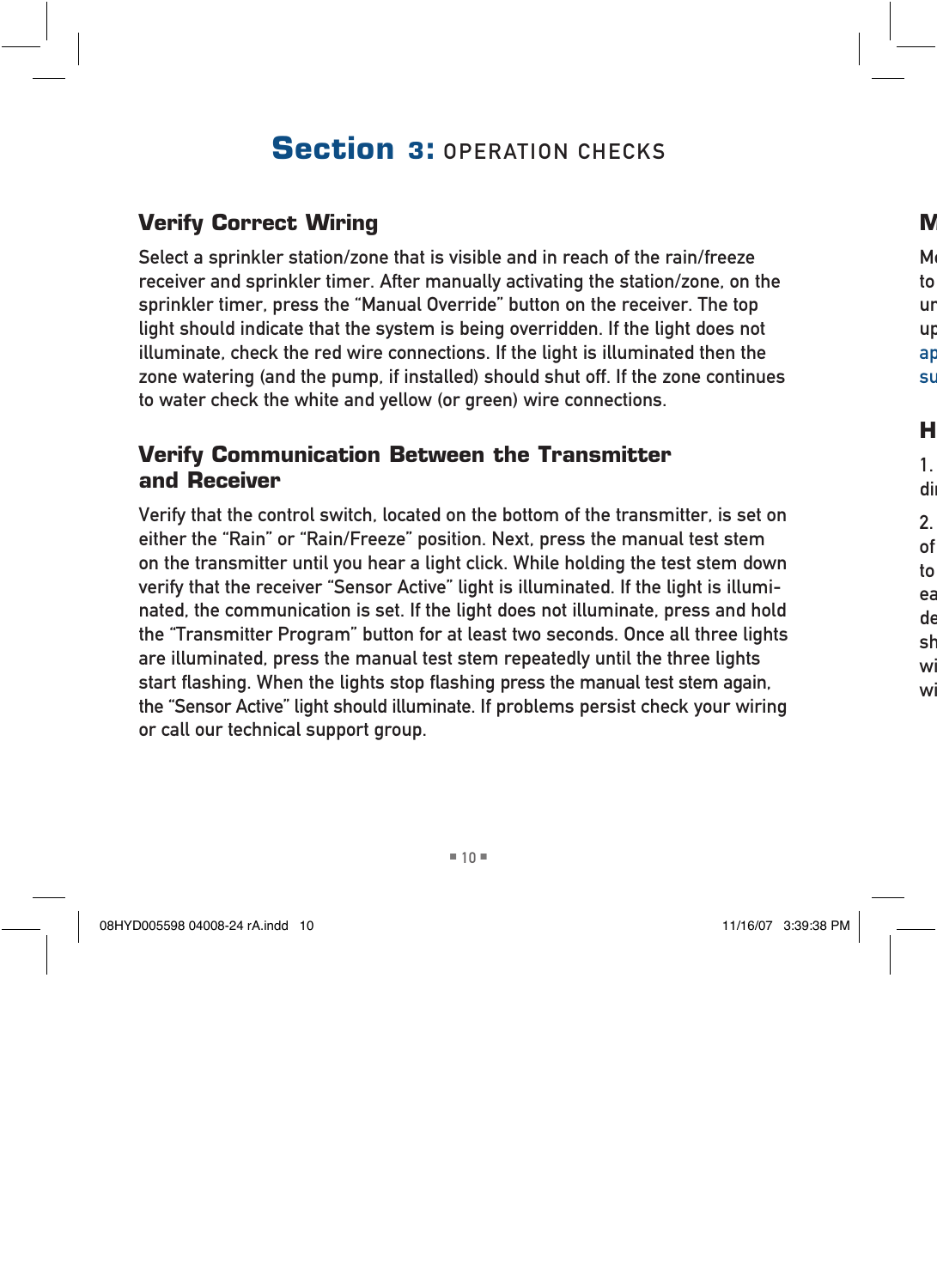# **Section 3: OPERATION CHECKS**

### **Mounting the Transmitter**

Mount the rain/freeze sensor to a gutter with the provided thumb screw, or to a flat surface, with provided screws, where it will be exposed to direct, unobstructed rainfall (but away from sprinkler spray). The test stem must be upright. Note: The distance that the transmitter and receiver will operate at is approximately 200 feet line of sight. This distance may be affected by obstacles such as walls, automobiles, metal siding, etc.

#### **Hints for Mounting:**

1. Mount the transmitter in the highest possible position where rain can fall directly upon the rain sensor.

2. The transmitter mounting location will affect the reset rate, the amount of time it takes the rain sensor to dry out sufficiently for the sprinkler system to reactivate. For example, mounting the rain sensor on a very sunny, southeastern end of a house may cause the rain sensor to dry out sooner than desired. Similarly, mounting on the northern end of a building with constant shade may keep the rain sensor from drying out at all. Some experimentation with the "vent ring" (described in the "Adjustments and Operation" section 4) will usually yield satisfactory results.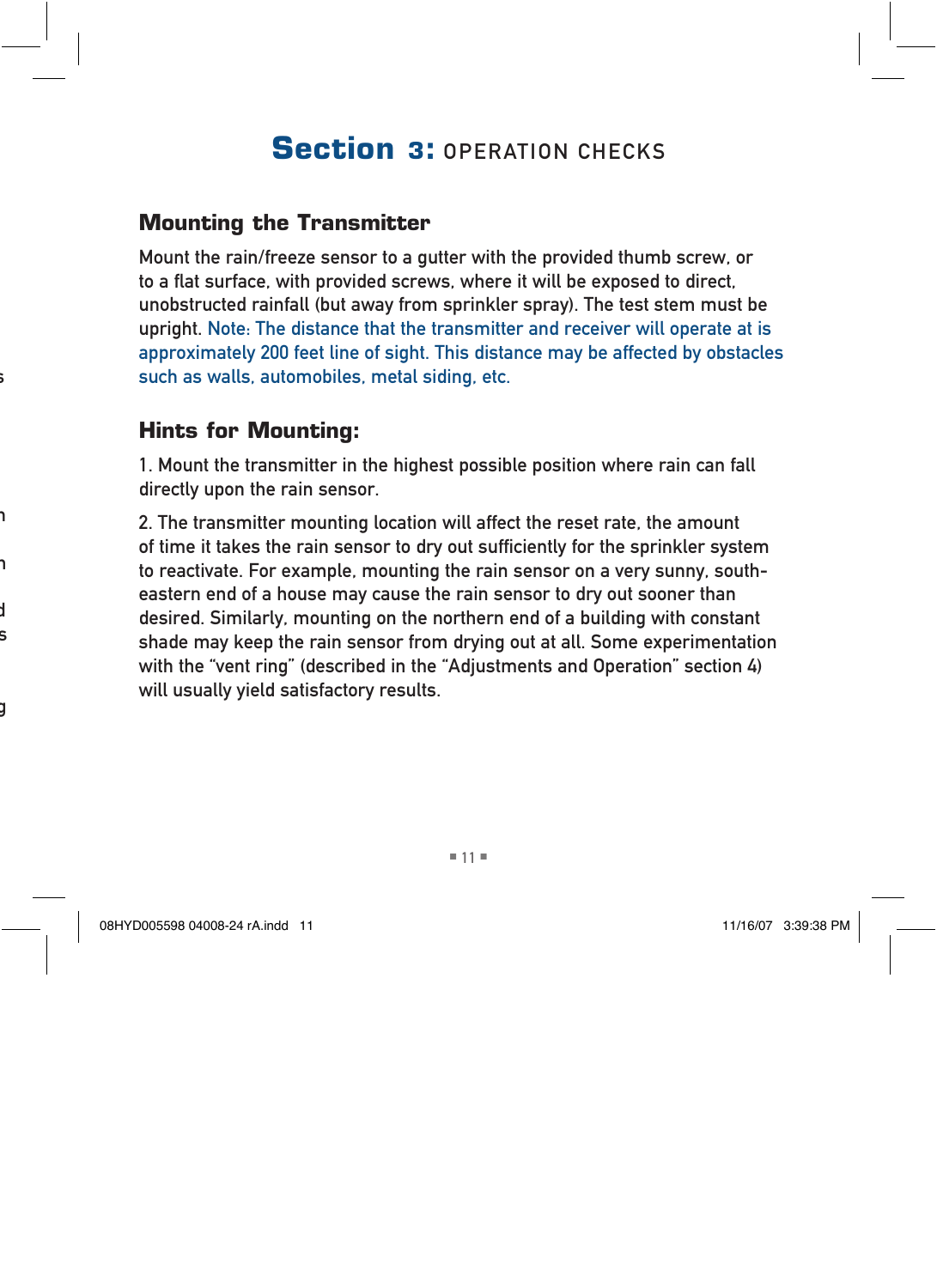

Figure 6: Attaching sensor/transmitter to gutter or flat surface

### **Rain Sensor**

The rain sensor keeps the irrigation system from starting or continuing after rainfall quantities of  $\frac{1}{8}$ ",  $\frac{1}{4}$ ",  $\frac{1}{2}$ ",  $\frac{3}{4}$ ", or 1". We recommend that the sensor be set at the ½" setting. To adjust to the desired quantity of rainfall, rotate the cap on the switch housing so that the pins are located in the proper slots. Do not forcibly twist the cap as this might break the pins. The time that it takes the rain sensor to reset for normal sprinkler operation after the rain has stopped is determined by weather conditions (wind, sunlight, humidity, etc.). These conditions will determine how fast the hygroscopic discs dry out, and since the landscape is also experiencing the same conditions, their respective drying rates will roughly parallel each other. There is an adjustment capability on the rain sensor that will slow down the rest rate. By turning the "vent ring" to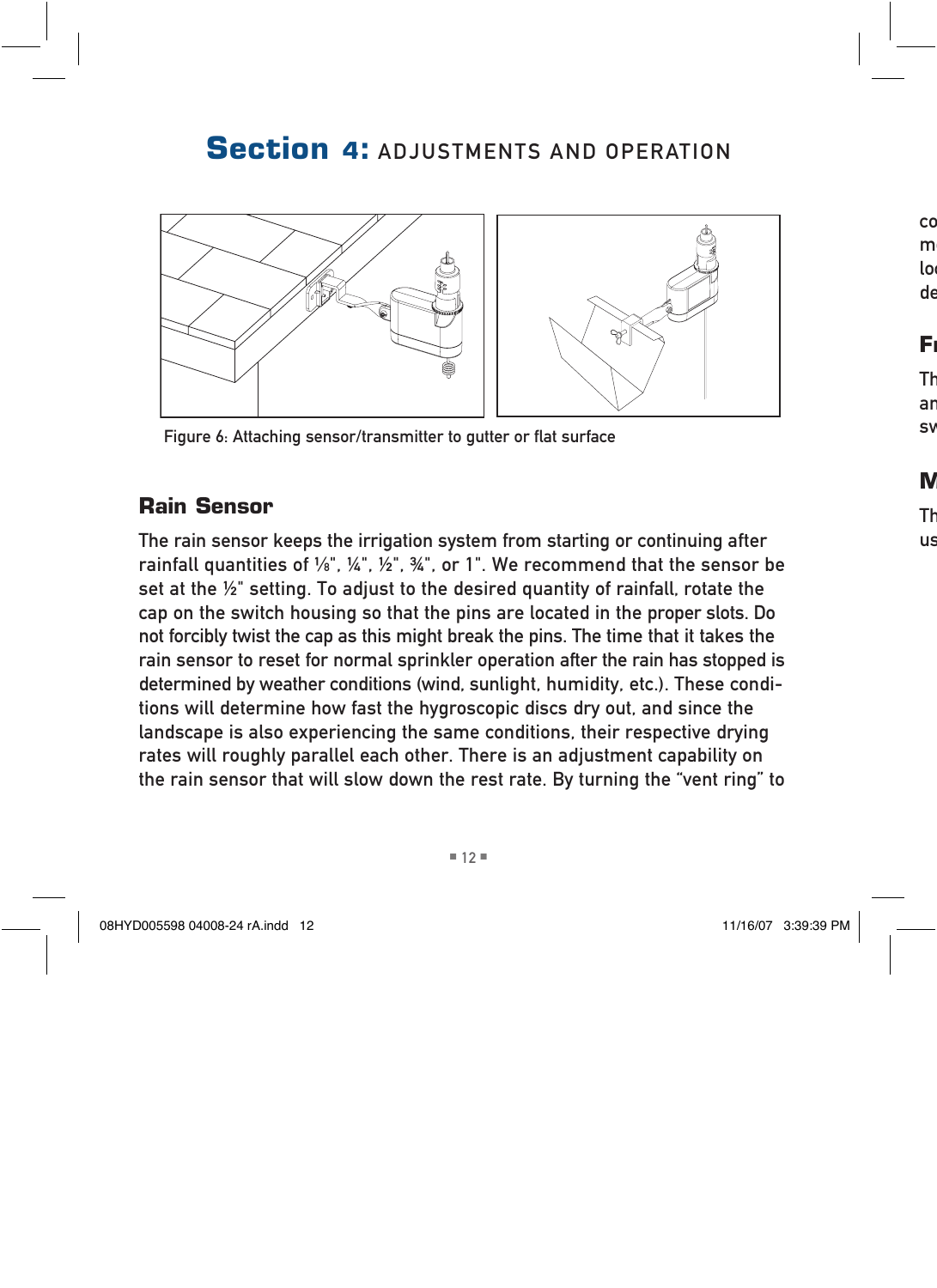completely or partially cover the ventilation holes, the hygroscopic discs will dry more slowly. This adjustment can compensate for an "overly sunny" installation location or peculiar soil conditions. Experimenting with the vent rings will best determine the ideal vent setting. (See Figure 7)

### **Freeze Sensor**

The temperature at which the freeze sensor is activated is  $37^{\circ}F \pm 2^{\circ} (3^{\circ}C \pm 1^{\circ})$ and is not adjustable. The freeze sensor feature can be bypassed by moving the switch (located on the bottom of the rain/freeze sensor) to the "Rain" position.

### **Manual Override**

The Manual Override button can be used in 2 functions:

1. Running the sprinkler timer when rain/freeze sensor is active (Deactivating the sensor)

2. To stop timer from watering (Deactivating sensor and timer)



Figure 7: Rain and vent ring adjustments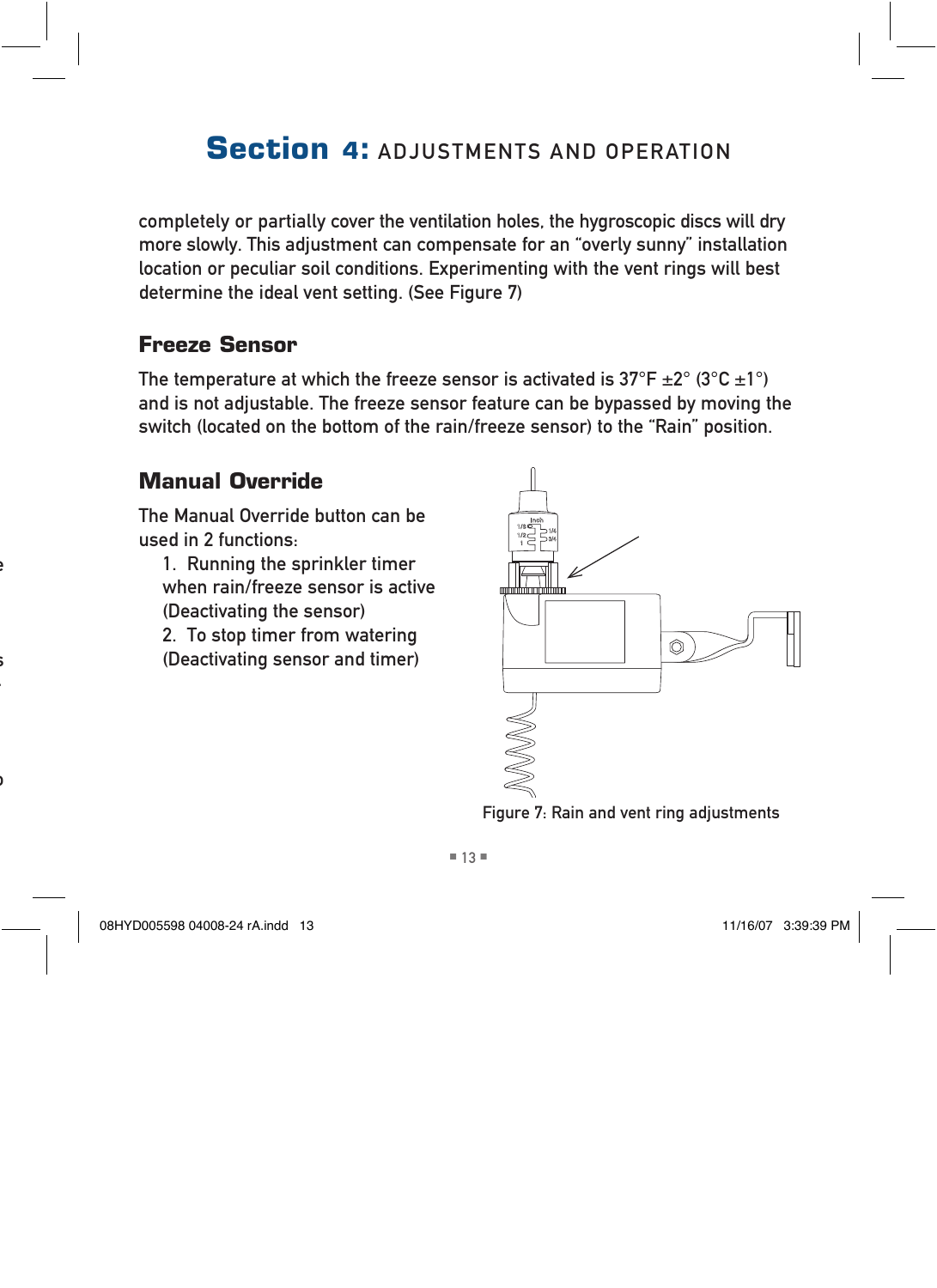#### **Running the Sprinkler Timer when Rain/Freeze Sensor is Active** (see Figure 8)

1. Make sure "Active Sensor" is the only LED illuminated (on the rain/freeze receiver).

2. Push the "Manual Override" button–"Sensor Override" LED will illuminate and "Active Sensor" LED will turn off.

3. To restore rain/freeze sensor function push "Manual Override" again– "Sensor Override" LED will turn off.

#### **Stop Sprinkler Timer from Watering (see Figure 9)**

1. Make sure "Active Sensor" and/or "Sensor Override" is/are not illuminated (on the rain/freeze receiver).

Important: If "Active Sensor" is illuminated, do not push "Manual Override" (this will engage the function above). If you need to shut your irrigation system down, turn your timer to the off position.

2. Push the "Manual Override" button–both "Sensor Override" and "Active Sensor" will illuminate (on the rain/freeze receiver).

3. To restore sprinkler timer function, push "Manual Override" again– "Sensor Override" will turn off.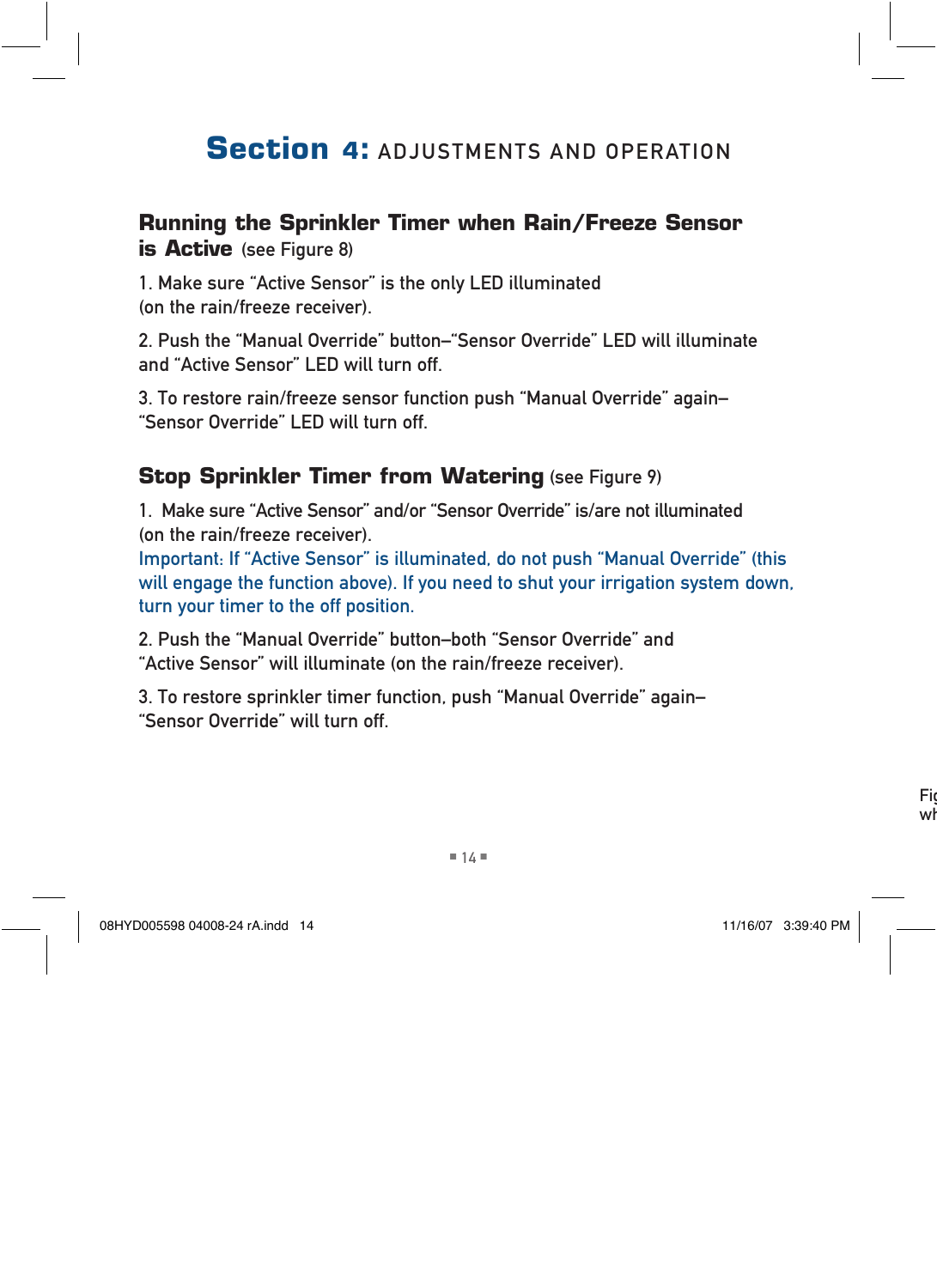

when rain/freeze sensor is active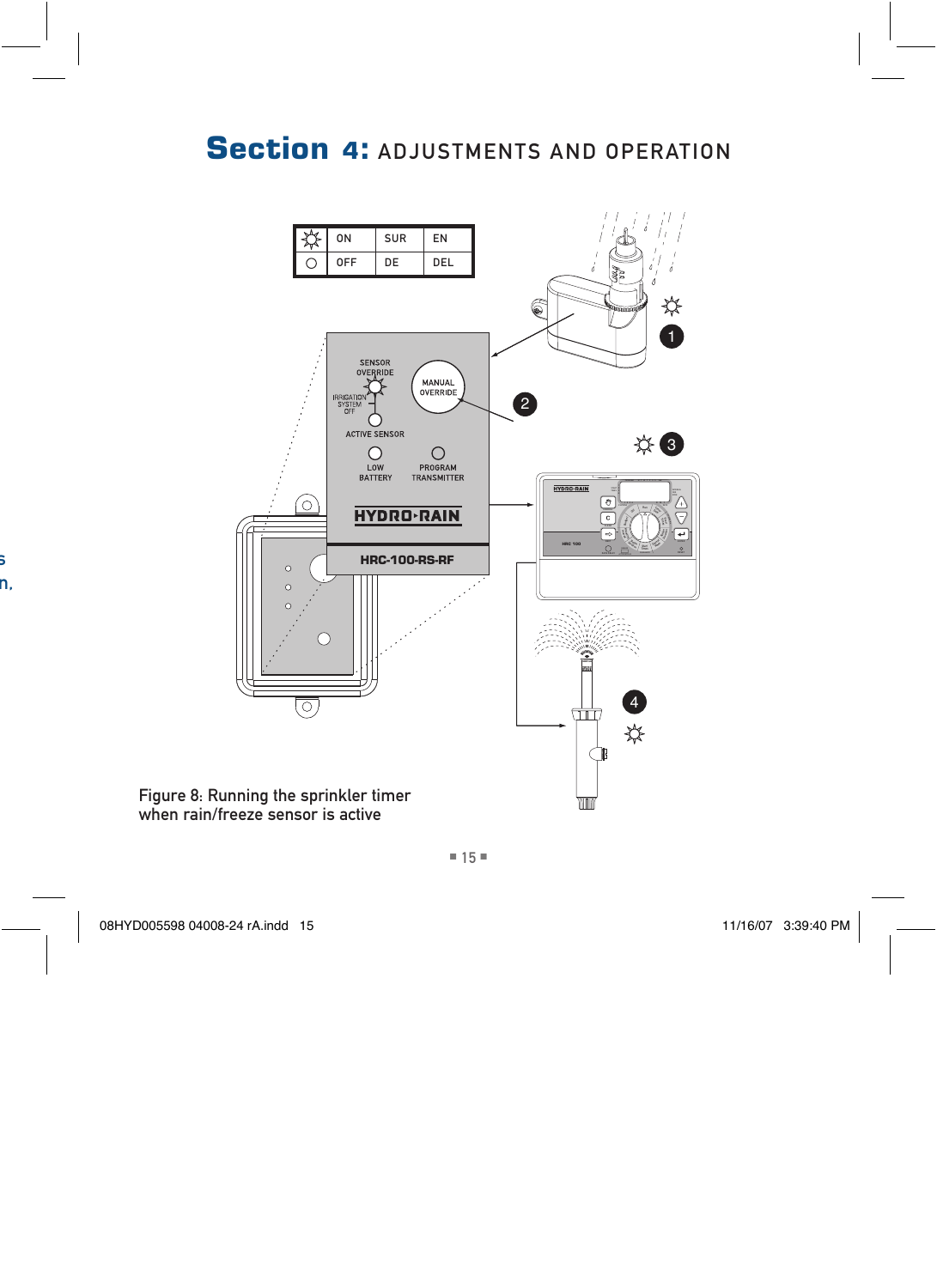

Figure 9: To stop timer from watering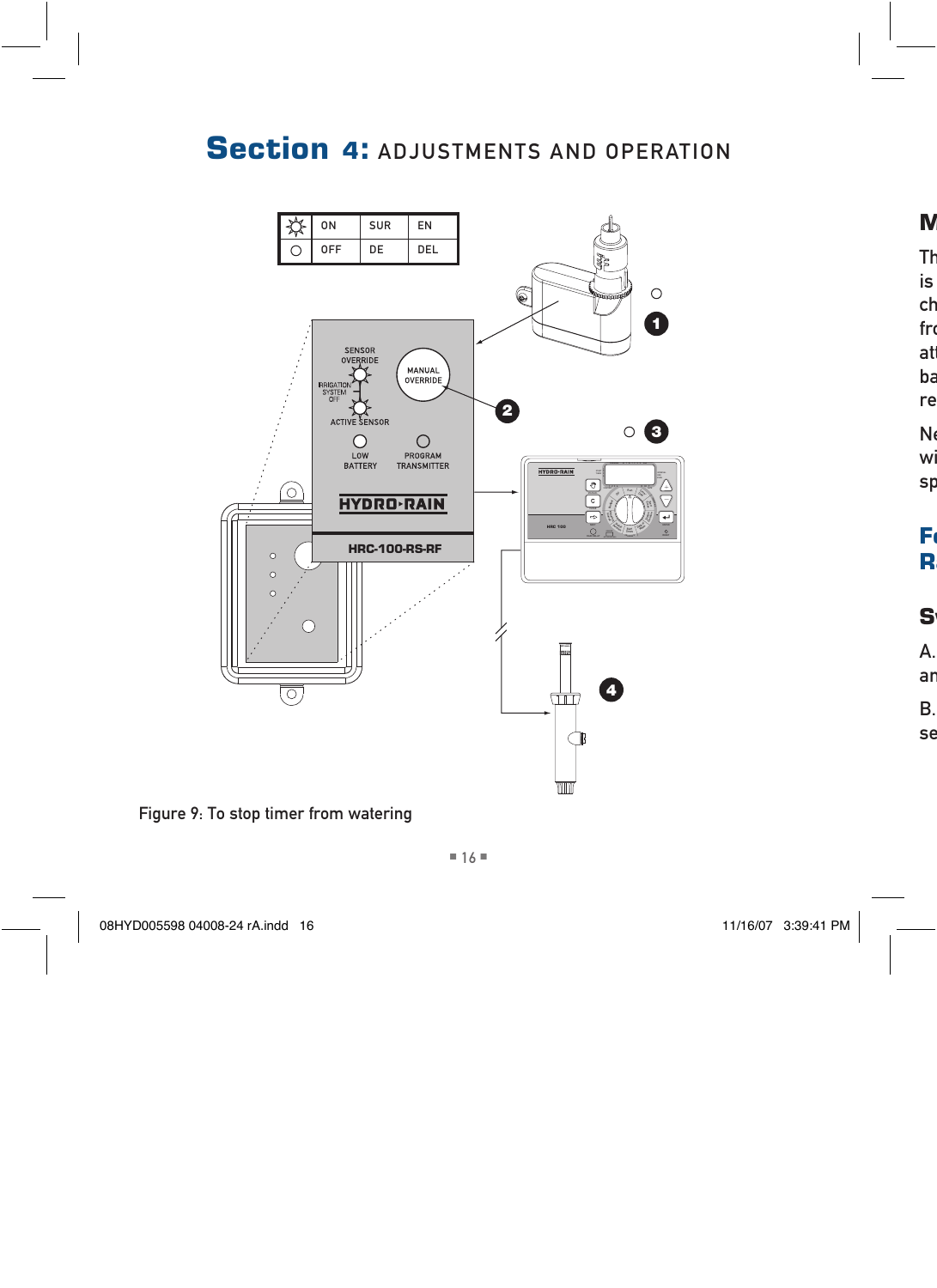# **Section 5:** maintenance and troubleshooting

#### **Maintenance**

The two lithium 3V batteries (CR2032) will need to be changed as needed. There is a low battery indicator light on the receiver that tells you when you need to change the battery. To change the batteries, remove the black rubber cover from underneath the sensor/transmitter. The battery mount should drop down, attached with a wire. Replace both batteries, making sure the  $+$  side of the batteries point to the  $+$  indicated on the mount. Insert the battery mount and replace cover, making sure it's seated properly.

Neither the rain nor freeze sensor needs to be removed or covered during the winter. All parts are easily replaceable if they become damaged or lost. The spindle assembly is designed to stay with the cap. Do not pull them apart.

### **Follow These Simple Checks Before Replacing Your Rain/Freeze Sensor:**

### **System Will Not Come On At All:**

A. Check to see that the rain sensor discs are dry and the switch "clicks" on and off freely by pressing the top of the spindle.

B. Check the feature control switch to make sure it is switched to the "rain" setting or the "rain/freeze" setting.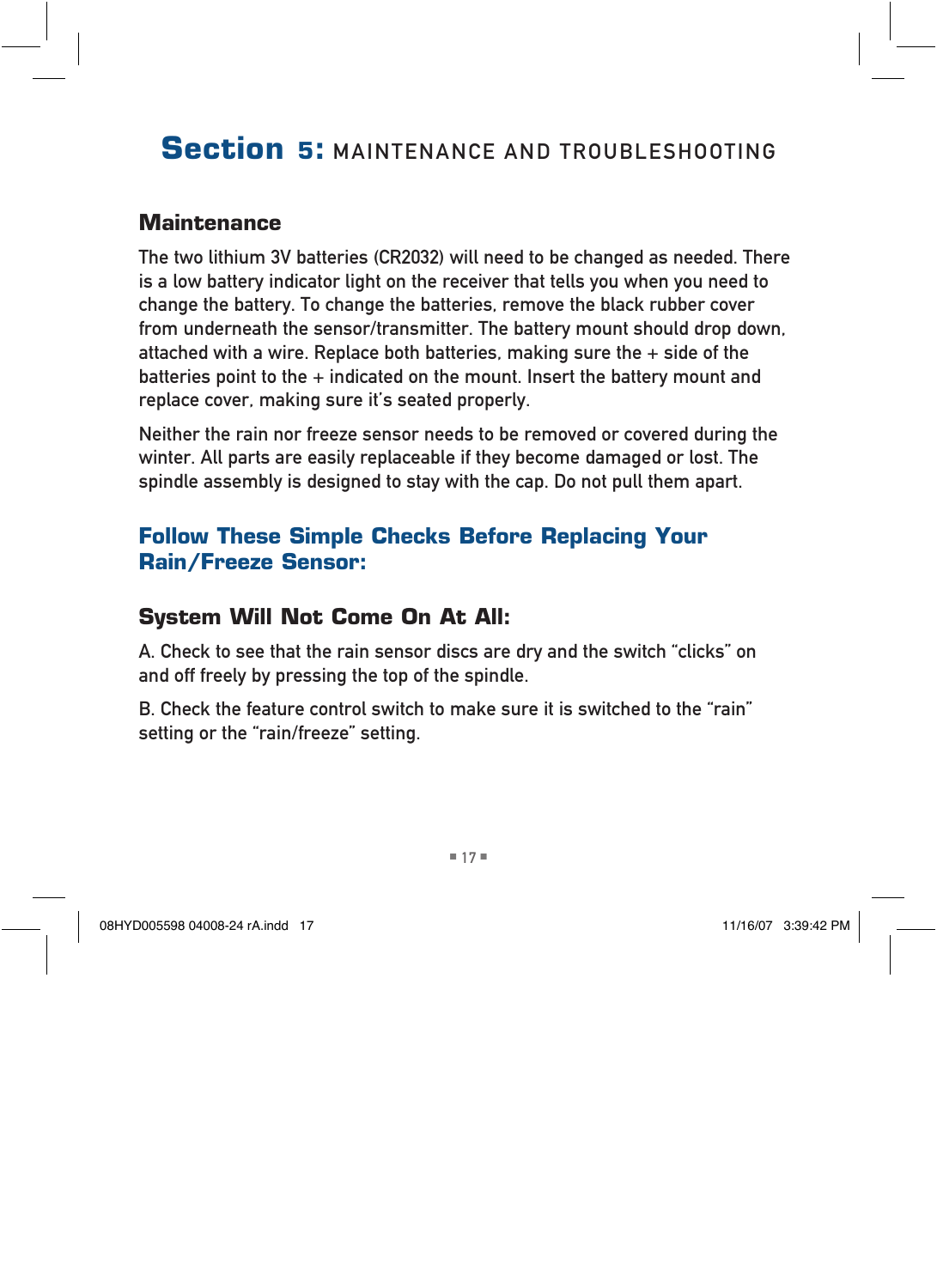# **Section 5: MAINTENANCE AND TROUBLESHOOTING**

C. Toggle the manual override switch on the receiver to change status.

D. If you have a timer with built-in sensor terminals there is usually a bypass switch located near the terminals, check that the switch is set to "ON."

E. Check that the temperature is at least 39°F (4°C) or higher.

### **System Will Not Shut Off Even After Heavy Rainfall:**

A. Check wiring for correct installation (See "Operation Checks: Verify Correct Wiring").

B. Check sensitivity setting on rain sensor, and move the cap to a more sensitive setting. The rain sensor is an accurate rain gauge and can be verified by setting up a "tube" type rain gauge in the same vicinity and making periodic readings.

C. Check for obstructions to rainfall such as overhangs, trees, or walls.

D. Check the batteries.

E. If your controller has a rain bypass switch make sure it is in the correct position to allow the sensor to communicate with the controller.

F. Toggle the manual override switch on the receiver to change status.

Help: Before returning this timer to the distributor, contact Hydro-Rain® Technical Service at: 1-888-HYDRORAIN.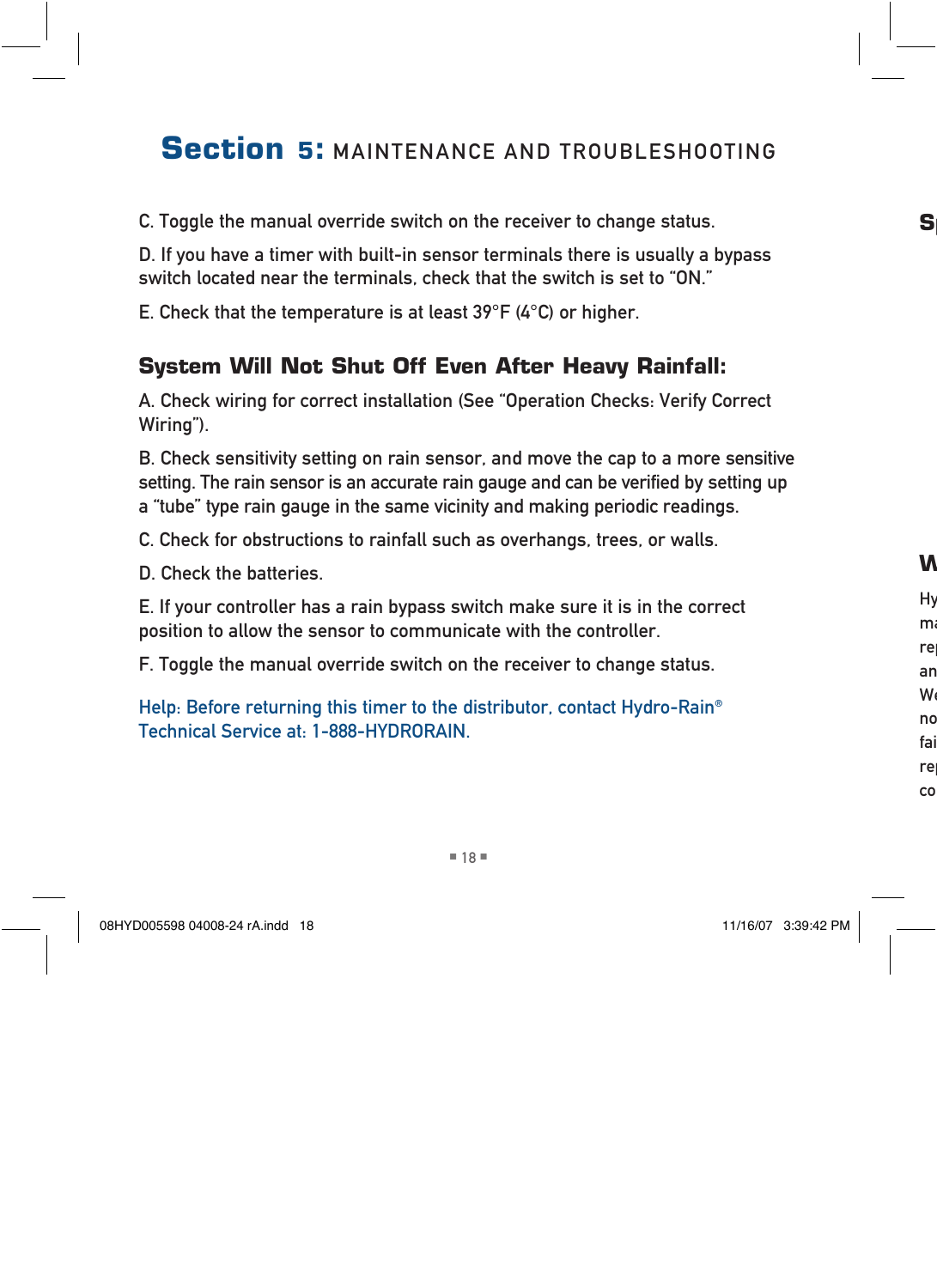# **Section 5:** maintenance and troubleshooting

### **Specifications:**

- › Rain/Freeze Wireless Range: Up to 200 feet or 61 meters (Line of Site)
- $\triangleright$  Rain Settings: 1/8"-1" (3-25mm)
- › Freeze Set Point: 37°F ±2° (3°C ±1°)
- › Average Battery Life: 2 Years
- › Battery Type: Two CR2032 3-volt cells
- › LED Status Lights: Low battery, Active Sensor and Sensor Override
- › Relay Contacts Output: Normal Open and Normal Close 3A@24VAC
- › Operating Temperatures: 12˚F (-10˚C) to 140˚F (60˚C)
- › Transmitter Switch: Rain Only, Rain/Freeze and Sensor Off
- › Twist Ring for Adjusting Dry-Out Duration
- › Mounting Brackets: Gutter Mount and Flat Surface Mount
- › Warranty: 3 Years Limited

### **Warranty and Statement**

Hydro-Rain® warrants to its customers that its products will be free from defects in materials and workmanship for a period of three years from the date of purchase. We will replace, free of charge, the defective part or parts found to be defective under normal use and service for a period of up to three years after purchase (proof of purchase required). We reserve the right to inspect the defective part prior to replacement. Hydro-Rain® will not be responsible for consequential or incidental cost or damage caused by the product failure. Hydro-Rain® liability under this warranty is limited solely to the replacement or repair of defective parts.To exercise your warranty, return the unit to your dealer with a copy of the sales receipt.